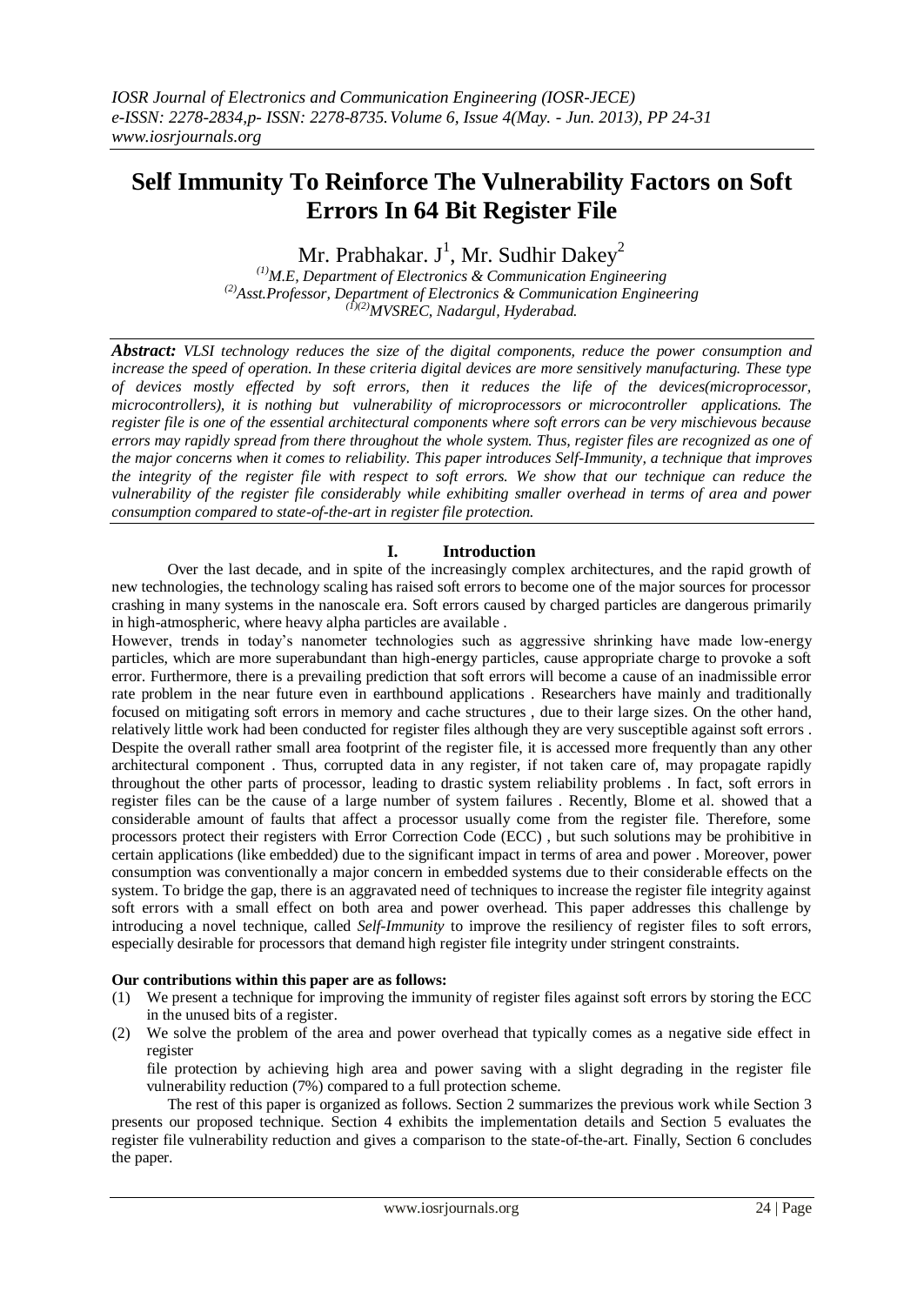## **II. Related Work And Background**

The earliest schemes of register file protection such as Triple Modular Redundancy (TMR) and ECC can achieve a high level of fault tolerance but they may not be suitable solutions in embedded systems due to their power and area overheads. Recently, Fazeli et al. showed that protecting the whole register file with SEC-DED comes with about 20% power overhead.

The proposed approach in utilizes the Cross-parity check as a method for correcting multiple errors in the register files. Spica et al. showed that there is a very little gain (just 2%) in fault tolerance for caches if they increase the protection to Double Error Correction while the overhead for that gain is considerable.

Building on the concept of Architectural Vulnerability Factor (AVF), introduced by Mukherjee , Yan et al. proposed the *Register Vulnerability Factor* (RVF) to describe the likelihood that a soft error in registers can be spread to other system parts. In general, a value is written into a register, then it is read frequently, and later a new value is written again. Thus, any soft error occurring during

"write-write" or "read- write" intervals will have no effect on the system, because it will be corrected automatically by the next write operation. On the other hand, "write-read" and "read-read" intervals are considered vulnerable intervals as is depicted in Fig. 1. The RVF of a register is defined as the sum of the lengths of all its vulnerable intervals divided by the sum of the lengths of all its lifetimes.

Finally, the total vulnerability of the register file is assumed as the sum of vulnerability of all registers.



**Fig. 1.Different Register Access Intervals [19].**

The pure software approach at compile level introduced by Yan et al. re-schedules the instructions in order to decrease the RVF of a register file but the proposed technique is not always very effective because it may increase the execution cycles and even the RVF in some benchmarks .

In a bid to reduce the area and power penalties, Yan et al. proposed to protect a subset of the registers instead of full protection schemes and modify the register allocation algorithm to assign the most sensitive registers against soft errors to the protected registers. The achieved RVF reduction is 23%, 41%, 67% and 93% for protecting 2, 4, 8 and 16 out of 64 registers respectively.

Montesinos et al, make a decision of which register values should be protected at runtime by hardware logic but the runtime prediction is very costly in terms of energy .

Lee et al. presented a compile technique to reduce RVF by protecting a small part of memory and write the vulnerable register values in this memory by inserting load/store instructions but it increases both runtime and code size.

Anoher important approach is In-Register Replication "IRR" , which exploits the fact that a large fraction of register values are less than or equal to 16 bits wide for 64-bit architectures. Such values can be replicated in the same register for increasing the immunity against soft errors.

The fundamental conflict is that, while maximizing register file immunity against soft errors by reducing the vulnerability of the register file, this reduction (either with full or partial protection schemes) increases the area and power overheads.

#### **III. Proposed Self-Immunity Technique**

We propose to exploit the register values that do not require all of the bits of a register to represent a certain value. Then, the upper unused bits of a register can be exploited to increase the register"s immunity by storing the corresponding SEC Hamming Code without the need for extra bits. The Hamming Code is defined by *k*, the number of bits in the original word and *p*, the required

cover both *k*, the required number of bits to represent the value, and the corresponding ECC bits of that value. In other words, the value and its ECC should be stored together within the bit-width of a register. Consequently, the following condition should be valid ( $+log +1 \leq$ ). Thus, the optimal value of *k* is 52 in 64-bit architectures and 57 in 64-bit architectures.

For instance, when studying 64-bit architectures, where each register can represent a 64-bit value, we may exploit the register values, which require less than or equal to 52 bits by storing the corresponding ECC bits in the upper unused six bits of that register to enhance the register file immunity against soft errors<sup>1</sup>. We call this technique *Self-Immunity* and we call such values"52-bit"values. On theother hand, we call register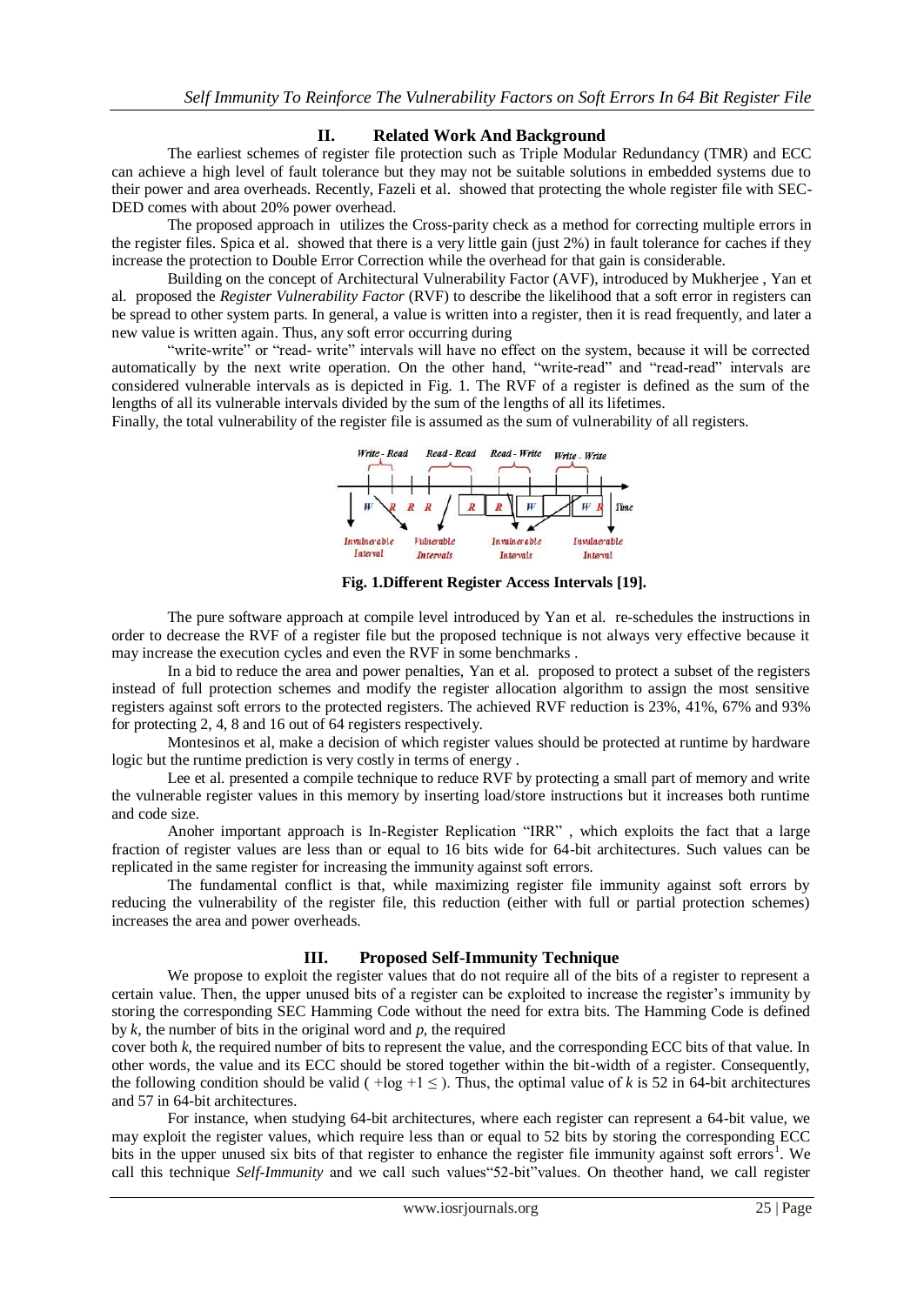values which need more than 52 bits to be represented "over-52-bit" register values. Fig. 2 shows the percentage of register values usage for different applications of the MiBench Benchmark compiled for MIPS architecture.



#### **Fig. 2. "52-bit" register values and "over-52-bit" register values in different benchmarks.**

As it can be noticed, in all benchmarks most of the register values are "52-bit" values. In other words, the upper six bits of 88% of the stored data in the register file are actually unused. Consequently, we can store the corresponding ECC in these available bits and increase the register"s immunity.

In addition to the previous key observation, the contribution of "52-bit" register values in the total vulnerable intervals is much more than the contribution of

"over-52-bit" register values. In Fig. 3, the fraction of vulnerable intervals of each benchmark is reported. As is demonstrated, the fraction of vulnerable intervals of "52-bit" values is 93% on average.  $1$  Note that the proposed technique will not work with the negativevalues.



**Fig. 3.The fraction of vulnerable intervals of "52-bit" register values and "over-52-bit" register values in different benchmarks.**

#### **A. Problem Description**

**1) Goal**:

 The goal of our technique is to reduce theregister file vulnerability with minimum impact on both area and power overhead. Let *N* be the total number of registers processor does not have sufficient information to make this decision when reading a value from a register. Consequently, we need to distinguish "52-bit" register values from "over-52-bit" register values. To do that, a *self-π* bit is associated with each register and we initially clearall *self-π* bits to indicate the absence of any *Self -Immunity*. For the sake of simplicity, we explain the proposed architecture with the required algorithms in two different steps.

**Writing into a register**- Fig. 4 illustrates that wheneveran instruction writes a value into a register it checks the upper six bits of that value if they are '0' or not. If they are (52 -bit register value case), the corresponding *self-π* bit is set to '1' indicating the existence of *Self-Immunity* . The ECC value is generated and stored in the upper unused bits of the register. Hence, the data value and its ECC are stored together in that register. In the second case (over -52-bit register value), the corresponding *self-π* bit is set to '0' and the value is written into the register without encoding. and*V* the vulnerability of a register, then the vulnerability of the register file is  $(\Sigma)$ . Since the power overhead<sup>2</sup> mainly stems from accessing the encoder and decoder, it can approximately be modeled through the number of accesses [22]. Let *M* is the number of protected register values and *A* the number of accesses, then the total power overhead can

#### **2) Effectiveness of our technique:**

in a full protection scheme, an ECC generation is performed with each *write* operation and similarly ECC checking is performed with each *read* operation. Our technique decides to protect the value depending if it is valid for *Self-Immunity*, then it activates the ECC generator to compute the ECC bits. Otherwise, the ECC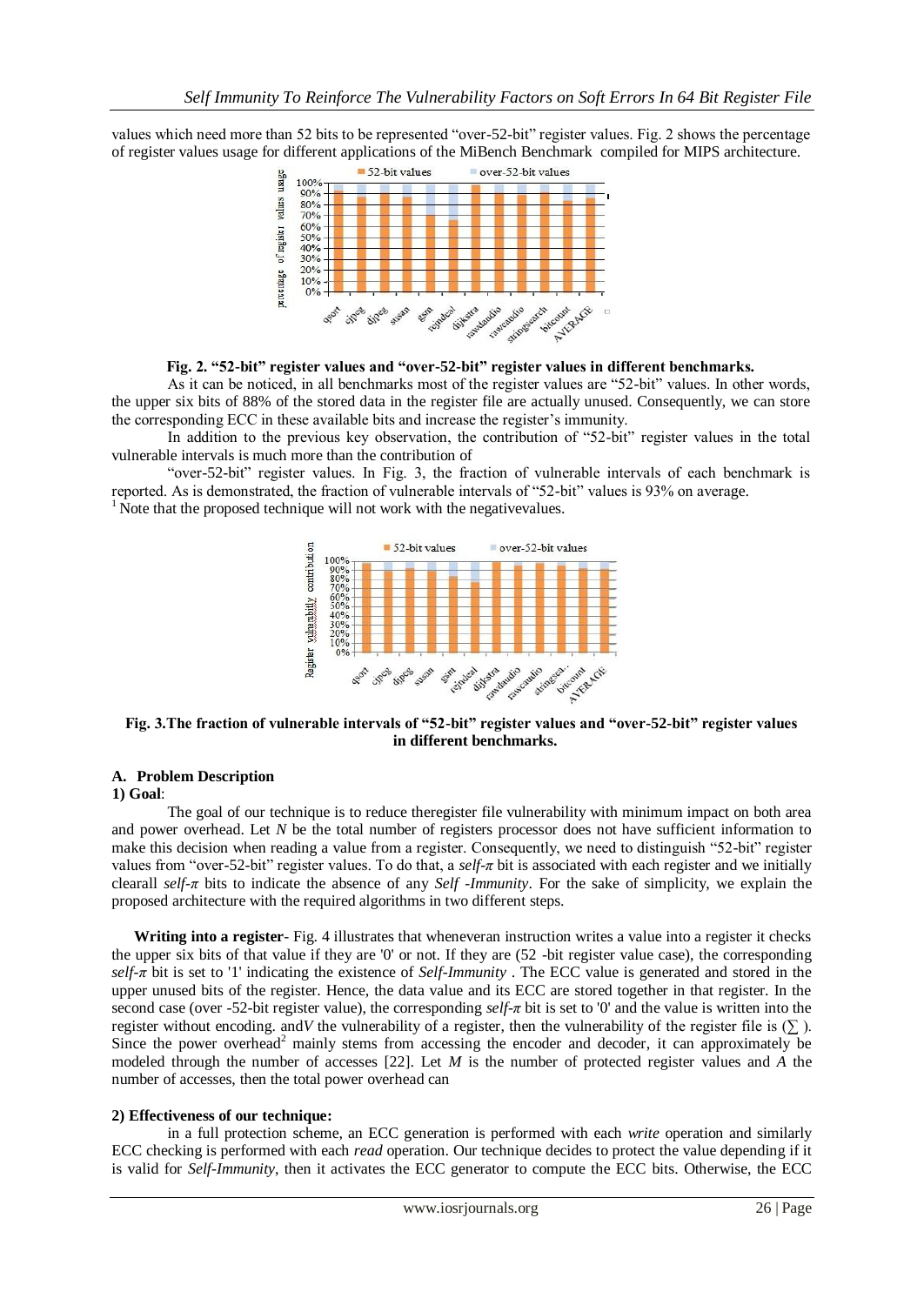generation is skipped. Similarly, on every register *read* operation, instead of always checking ECC, our technique checks whether the ECC is being embedded in the register value, and only if it is, ECC checking is performed. As is demonstrated in Fig. 2, on average 12% of the data will be stored in the register file without protection. As a result, our technique reduces *M* and it may lead to reduce the consumed power.

As is shown in Fig. 3, when studying 64-bit architectures, 93% (on average) of the total *vulnerableintervals* are *vulnerable intervals* of valid register values forour technique. In other words, around 93% of *vulnerableintervals* will potentially be invulnerable. Thus, ourtechnique promises to reduce the vulnerability of the register file considerably.

### **B. Architecture for Our Proposed Technique**

The key challenge in distinguishing whether the ECC bits are embedded in the register value or not, is that the

<sup>2</sup> We consider only the dynamic power and more details will be shownlater.

 $3$  We formulate our problem similarly to .



**Fig. 4.Microarchitectural support for writing a register value.**

**Reading from a register**- in read operations, the*self-π*bit is used to distinguish between a *Self-Immunity* case and a non *self-Immunity* case. In the first case, the value and the corresponding ECC are stored together in that register and consequently the read value should be decoded. In the second case, the stored value is not encoded and as a result there is no need to be decoded as is demonstrated in Fig. 5.

## **IV. Implementation Details**

Since the probability of multiple bit-errors is largely lower than the single bit -error , a single bit-error model has been considered in this paper. In our fault injection environment, faults are injected on the fly while the processor executes an application. In each fault injection simulation, one of the 64 registers is selected randomly and a bit in that register is chosen randomly and then flipped. Notice that a *write* operation clears out the previous injected error into that register. Likewise, by using a uniform distribution, a random cycle is chosen as the time that soft error occurs. This makes sure that the faults will be injected only when the program is executed. Since an injected checker, and the absence of additional storage for ECC.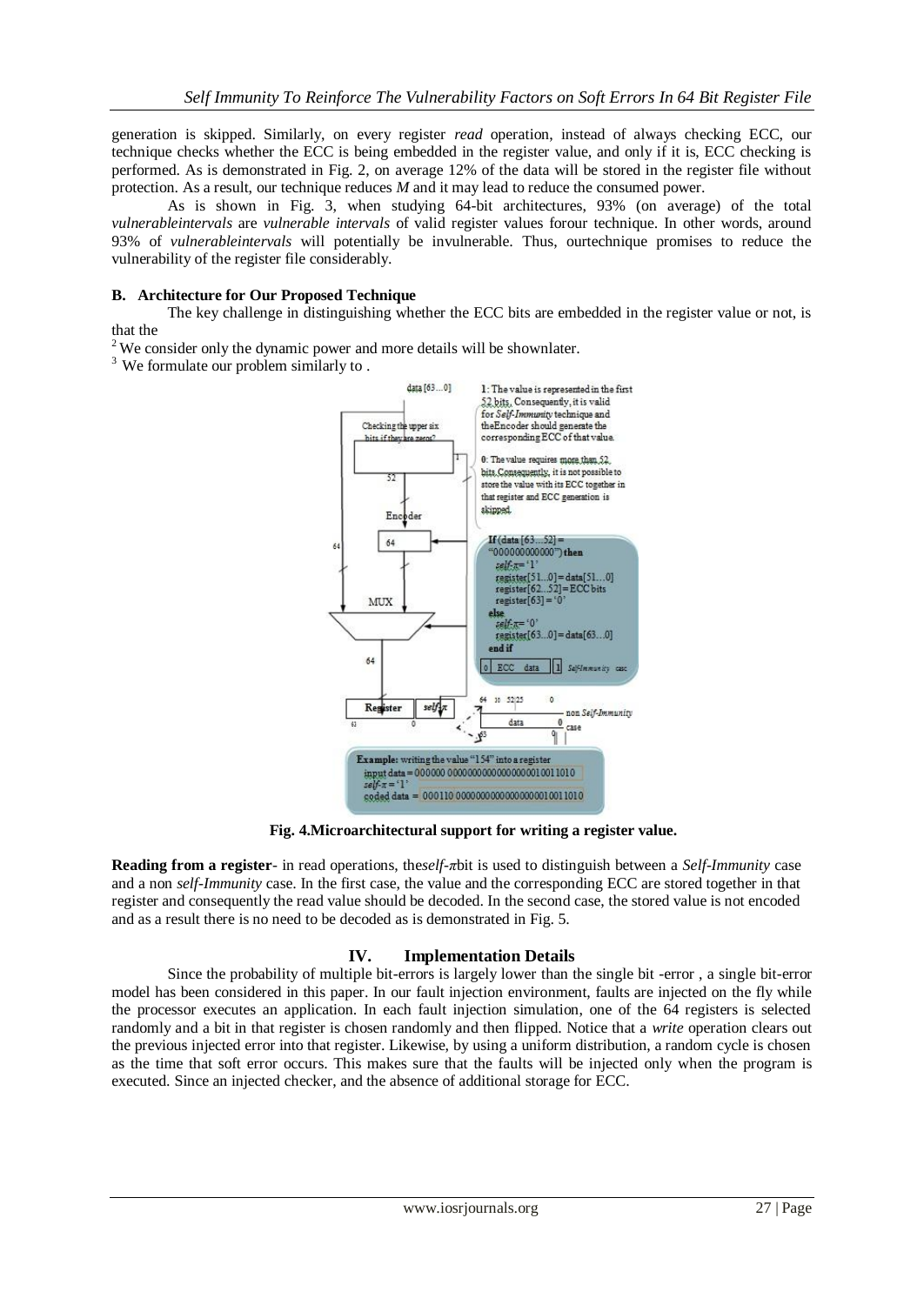

**Fig. 5.Microarchitectural support for reading a register value.**

#### **C. Potential Power Saving**

In this section we explain why our proposed architecture promises to consume less power. In our proposed architecture, "over-52-bit" register values are neither encoded nor decoded and consequently the encoding and decoding operations are not performed with each read and write operation as it happens in a full protection scheme. This may reduce the power consumption of our proposed architecture because the encoding and decoding operations are performed only in the case of "52-bit" register values.

Fig. 6 demonstrates that on average 12% and 13% of the total number of read and write operations, respectively, are occurred in the case of "over-52 -bit" register values. As a result, our proposed architecture may consume less power because the encoder and decoder are lesser times accessed.



**Fig. 6. The percentage of read and write operations in the case of "over-52-bit" register values.**

Since the input of the deployed encoder in our architecture is 52 bits instead of 64 bits, it generates 5 parity bits instead of 6 parity bits. Likewise, the used decoder in our architecture takes 63 bits (52 bits for data + 5 bits for ECC) as an input instead of 38 bits. In other words, our proposed architecture uses a less complex encoder and decoder. This may also lead to a further saving in the terms of the power consumption. Finally, our proposed architecture reduces the total number of bits of a protected register from 38 bits to 33 bits and as a result the consumed switching power is lower. In short, the power saving is mainly due to the fewer ECC operations, the usage of a less complex ECC generator and fault might produce an infinite loop, a watchdog timer was implemented for the required number of execution cycles. We stop the simulation when the cycle count exceeds two times the number of cycles in the fault-free case.

Towards evaluating our proposed technique, we use different applications from MiBench Benchmark compiled for MIPS architecture to take into account different possible scenarios for register utilization. Simulations were conducted using the MIPS model simulator . When a simulation terminates, the corresponding output information (final results, content of the register file, execution time and state of the processor) are stored and used to classify the simulation. For the classification, we exploit the following categories proposed in :

- x *Wrong Answer*: The application terminates normallybut the results produced are not correct.
- x *Latent*: The application terminates normally, the resultsare correct but at the end of simulation the content of the register file is different from that of fault-free case.
- x *Effect-Less*: The application terminates normally, theresults are correct, and the content of the register file is simlar to that of fault-free case.
- x *Exception*: The processor detected the injected fault andgenerated an exception (e.g., invalid address exception).
- x *Timed-Out*: The application failed to terminate andproduce results with a predefined time limit.
- x *Stalling*: The processor computed the expected resultsin a time greater than the time of fault-free case.

x *Crashing:* The processor fails to terminate normally.Each benchmark was simulated 10,000 times. As a result, 10,000 soft errors were injected randomly in the register file. This number complies with those used by other research to keep the total time of simulations reasonable. For a fair comparison, we consider three models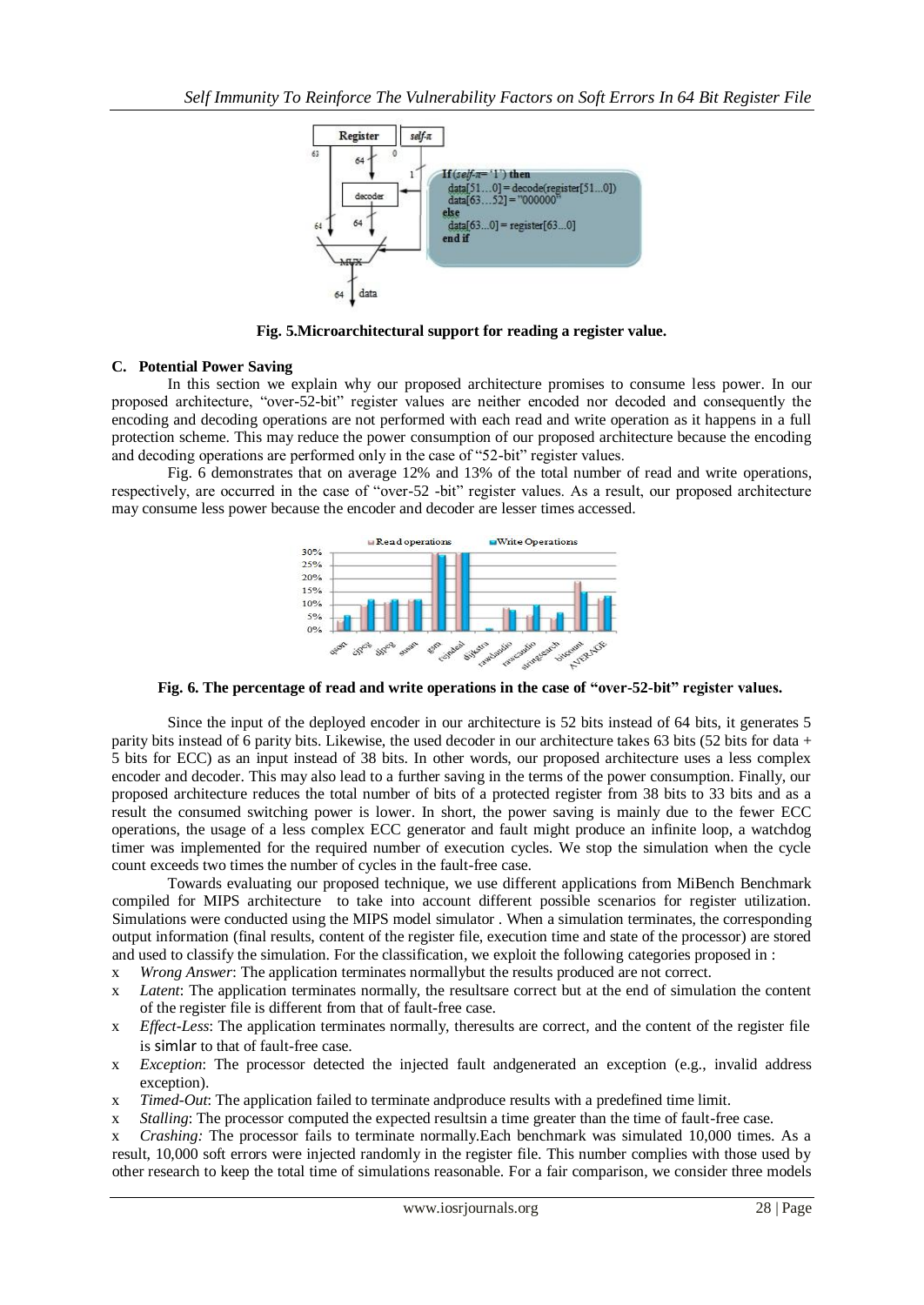of the processor:

**Base**: a normal processor (without implementing anyprotection technique). **IRR**: a fault tolerant model, where an In-RegisterReplication technique [17] is implemented. This technique has been chosen here because it tries to achieve a similar goal as our proposed technique. **SI**: a fault tolerant version, where our proposed technique, Self-Immunity*,*is implemented.

## **V. Experimental results and evaluation**

As expected, our proposed technique maintains very high levels of fault tolerance compared to the "Base" case. As is depicted in Table 1, our proposed technique improves the register file integrity effectively by reducing largely the number of errors in each category. Furthermore, the number of errors reaches zero in some benchmarks. On average, our proposed technique reduces the number of error by 100%, 87%, 93%, 93%, and 100% for the following categories: simulation and synthesis reports r shown below fig.



Fig. 7.Test wave forms for Encoding block

| Messages                               |                                 |                                        |     |
|----------------------------------------|---------------------------------|----------------------------------------|-----|
| /TOP_Decoder/dk                        | - 11<br>50                      |                                        |     |
| /TOP_Decoder/rst                       | 90                              |                                        |     |
| <b>H-V</b> /TOP_Decoder/data_in        |                                 | 00110000                               | 100 |
| /TOP_Decoder/data_out                  | 0000000000001010000000010101010 | 0000000000000000000000<br>000000000000 |     |
| <b>H-<sup>4</sup></b> /TOP_Decoder/out |                                 |                                        |     |
| $\mathbb{H}$ /TOP_Decoder/out3         |                                 |                                        |     |
| /TOP_Decoder/load                      |                                 |                                        |     |
|                                        |                                 |                                        |     |

Fig. 7.Test wave forms for Decoding block



Fig.9.Wave forms for Top-level block

To investigate the advantages of using our proposed technique in terms of area overhead against "Fully ECC" and against the partially protection, we implemented and synthesized for a Xilinx XC3S500E different versions of a 64-bit, 64-entry, dual read ports, single write port register file. Fig. 10 shows the comparison results in terms of RVF reduction and area overhead. As is noticed, our technique achieves a good area saving with slight degradation (7%) in the register file vulnerability reduction compared to "Fully ECC". Furthermore, protecting 16 out of 64 registers "16ECCs" can achieve similar RVF reduction to our result but our technique occupies 63% less area. On the other hand, protecting 4 registers "4ECCs" comes with an area overhead similar as our technique but our technique achieves 1.3X improvement in terms of RVF reduction.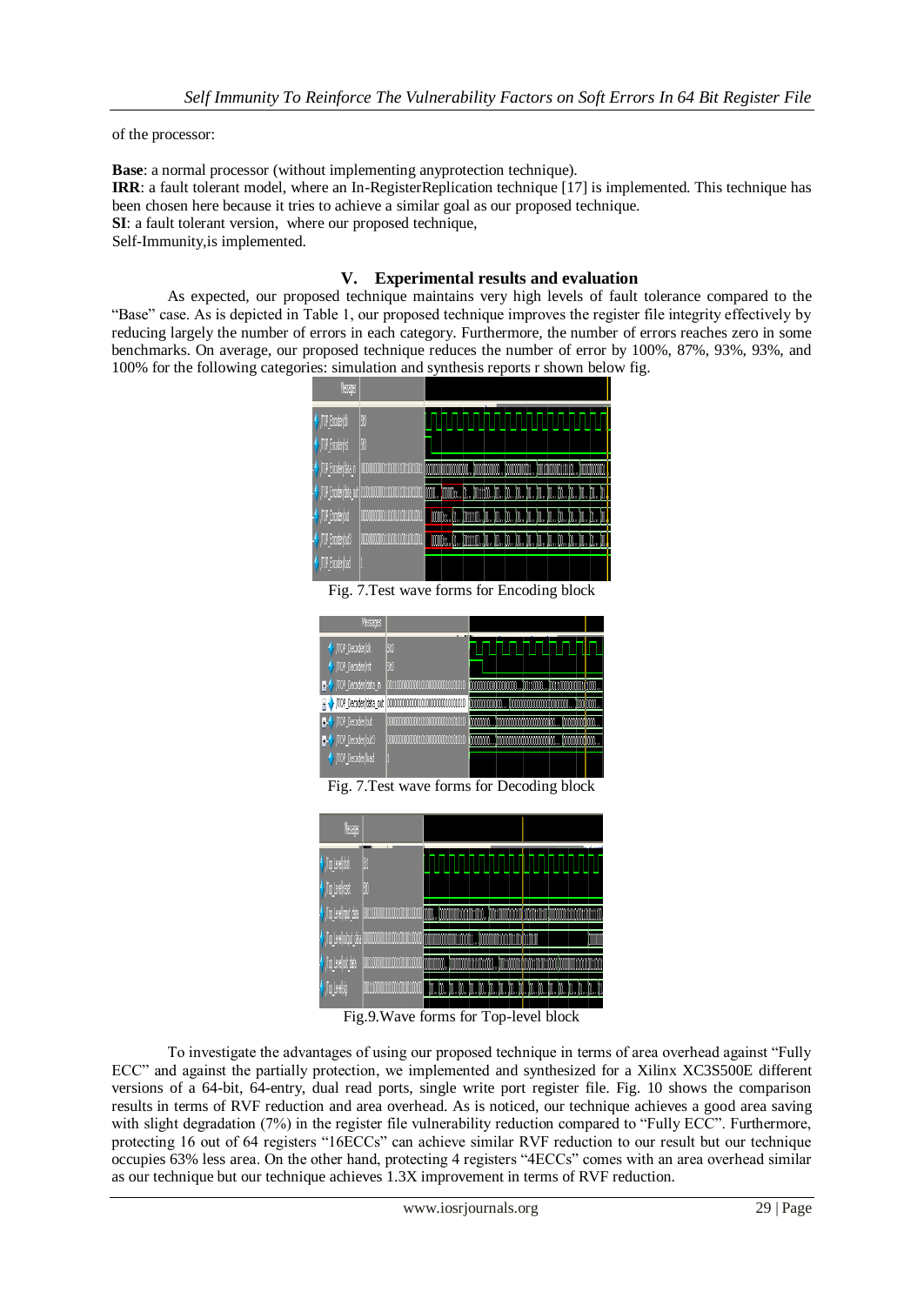Since the main target of this paper are 64-bit embedded processors, a synthesizable verilog model of the DLX processor is used to investigate the performance and power penalties for each technique. Also the Xpower tool from Xilinx is used to estimate the total power consumption in each of the different processor versions for the adcpm decoder benchmark application. Since the used encoder and decoder are less complex as explained earlier, the critical path in our proposed architecture is shorter. Consequently, our technique improves the performance compared to other competitors. As shown Fig. 11, our technique comes with a minimum impact on both performance and power. It achieves 54% delay reduction and consumes with 94% les power compared to "Fully ECC". Furthermore, protecting 16 out of 64 registers "16 ECCs" achieves similar RVF reduction as mentioned before, but our technique achieves a 47% performance improvement and consumes 87% less power. On the other hand, our technique consumes 75% less power and achieves 29% improvement in terms of delay overhead compared to "4ECCs"<sup>4</sup>. It can be concluded that our technique achieves the best overall result compared to state-of-the-art in register file vulnerability reduction. synthesis diagram shows in fig10,11.





Fig:11 FPGA Place and Route

## **VI. Conclusion**

For embedded systems under stringent cost constraints, where area, performance, power and reliability cannot be simply compromised, we propose a soft error mitigation technique for register files. Our experiments on different embedded system applications demonstrate that our proposed *Self-Immunity* technique reduces the register file vulnerability effectively and achieves high system fault coverage. Moreover, our technique is generic as it can be implemented into diverse architectures with minimum impact on the cost.

#### **Acknowledgment**

 I would like to thank Dr.G.Kanaka durga, HOD, ECE Department who had been guiding through out to complete the work successfully, and would like to thank ECE Department Professors for extending their help & support in giving technical ideas about the paper and motivating to complete the work effectively  $\&$  successfully

#### References

- [1] Greg Bronevetsky and Bronis R. de Supinski, "Soft Error Vulnerability of Iterative Linear Algebra Methods," in the 22nd annual international conference on Supercomputing, pp. 155-164, 2008.<sup>4</sup> We assume that generating/checking ECC operations are not performed inparallel to the write/read operations.
- [2] J.L. Autran, P. Roche, S. Sauze, G. Gasiot, D. Munteanu, P. Loaiza, M. Zampaolo and J. Borel, "Real-time neutron and alpha softerror rate testing of CMOS 130nm SRAM: Altitude versus underground measurements," in ICICDT"08, pp. 233–236, 2008.
- [3] S.S. Mukherjee, C. Weaver, J. Emer, S.K. Reinhardt and T. Austin, "A Systematic Methodology to Compute the Architectural Vulnerability Factors for a High-Performance Microprocessor," in International Symposium on Microarchitecture (MICRO-36), pp. 29-40, 2003.
- [4] T.J. Dell, "A whitepaper on the benefits of Chippkill-Correct ECC for PC server main memory," in IBM Microelectonics division Nov 1997.
- [5] S. Kim and A.K. Somani, "An adaptive write error detection technique in on-chip caches of multi-level cache systems," in Journal of microprocessors and microsystems, pp. 561-570, March 1999.
- [6] Jongeun Lee and AviralShrivastava, "A Compiler Optimization to Reduce Soft Errors in Register Files," in LCTES 2009.
- [7] Jason A. Blome, Shantanu Gupta, ShuguangFeng, and Scott Mahlke, "Cost-efficient soft error protection for embedded microprocessors," in CASES "06, pp. 421–463, 2006.
- [8] P. Montesinos, W. Liu, and J. Torrellas, "Using register lifetime predictions to protect register files against soft errors," in Dependable Systems and Networks, pp. 286–296, 2007.
- [9] M. Rebaudengo, M. S. Reorda, and M.Violante, "An Accurate Analysis of the Effects of Soft Errors in the Instruction and Data Caches of a Pipelined Microprocessor," in DATE"03, pp. 602-607, 2003.
- [10] I. Koren and C. M. Krishna, Fault-Tolerant Systems. San Mateo, CA: Morgan Kaufmann, 2007.